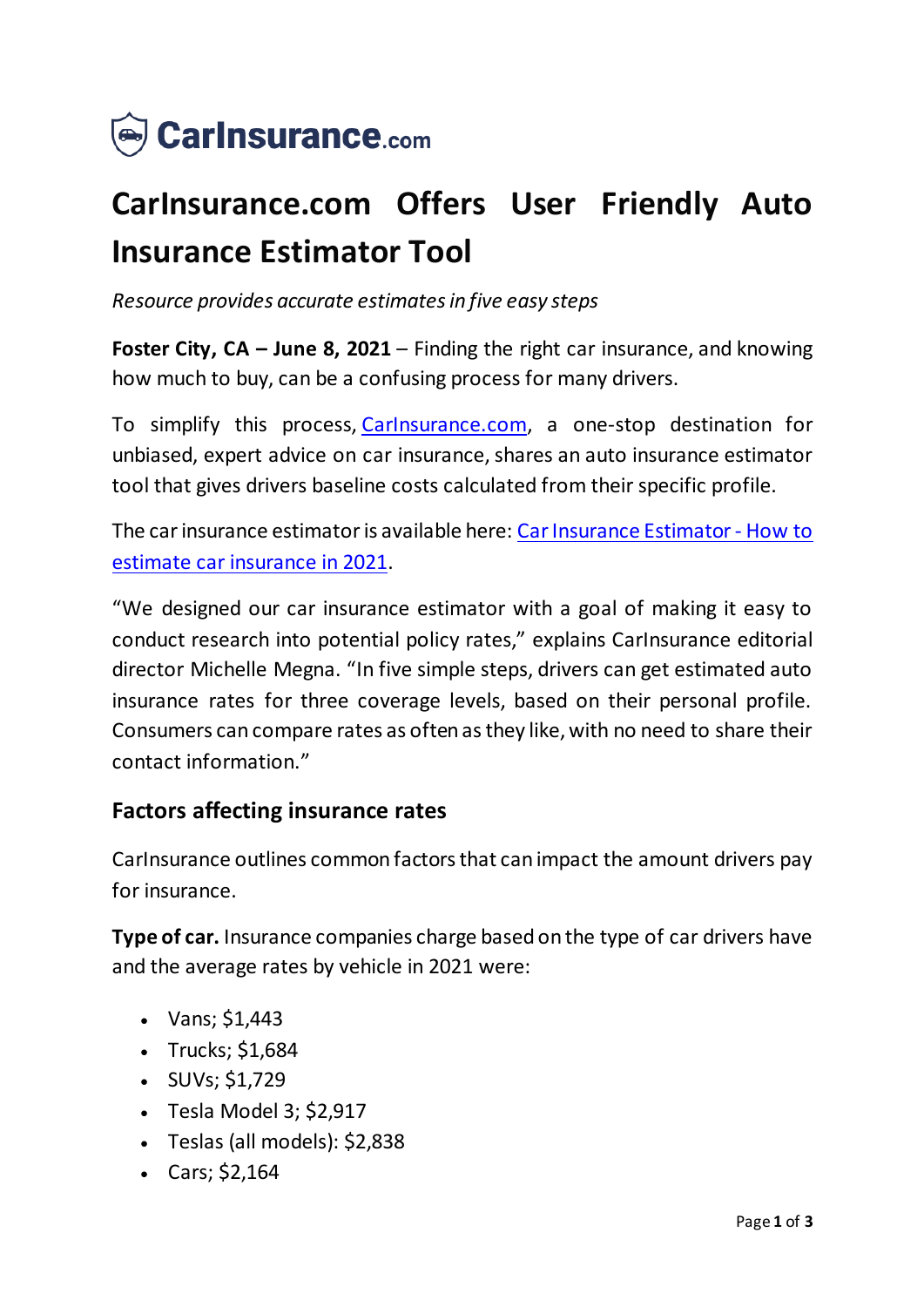Convertibles; \$2,427

**Experience:** Many parents add teenage drivers to their policy and CarInsurance data shows this can lead to significant rate hikes. Gender at this early age can also affect rates. Adding a 16-year-old girl to a policy can increase car insurance by 125% (\$1,872) on average annually, while adding a 16-year-old boy can hike rates by 160% (\$2,292).

**Marital status:** [Married couples](https://www.carinsurance.com/married-vs-single-discount.aspx) can save 8% to 15% on their car insurance policies, as well as receive discounts when they combine their policies.

**Driving record:** Both major and minor violations can affect the cost of insurance. Drivers who have minor violations, like speeding tickets, can see rate increases of 20% to 43% and those with major violations, such as DUIs, can receive at least 80% rate hikes.

**Mileage:** Since driving less means people have a lower risk of being in an accident, mileage plays a role in how much insurance companies charge. CarInsurance finds that commuters who drive less than 15 miles each way can save 8% on average.

The CarInsurance estimator is user friendly, accurate, and fast and is part of a suite of valuable [calculators](https://www.carinsurance.com/calculators/) that can help drivers navigate auto insurance, including getting the right amount of coverage, understanding average rates for used car insurance and assessing premiums by ZIP code.

Megna is available to answer questions about the estimator and elaborate on recommend how consumers can take advantage of a combination of tools to save on car insurance rates.

## **About CarInsurance.com**

CarInsurance is owned and operated by QuinStreet, Inc. (Nasdaq: [QNST](https://www.nasdaq.com/market-activity/stocks/qnst)), a leader in providing performance marketplace technologies and services to the financial services and home services industries.

QuinStreet is a pioneer in delivering online marketplace solutions to match searchers with brands in digital media. The company is committed to providing consumers with the information and tools they need to research, find and